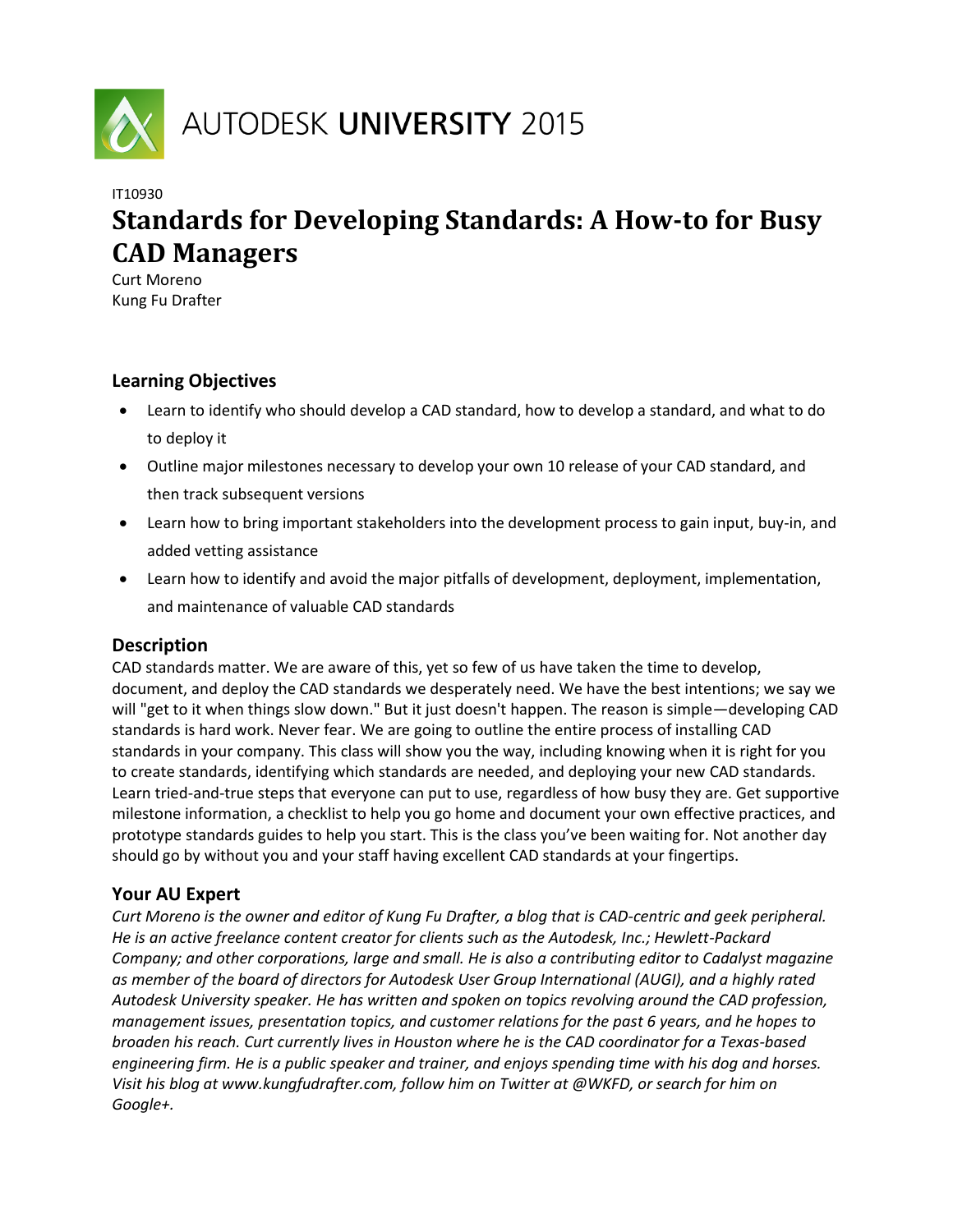

# AUTODESK UNIVERSITY 2015

#### **Introduction**

This course is intended for the busy CAD managers, coordinators, and office leaders who are responsible for creating and curating the design standards needed to facilitate the efficient production of designs. Incorporating the following information, professionals in both large and small organizations will learn the techniques necessary for developing their own production CAD standards.

The goal of this session is to give you the skills to confidentially create a full set of CAD standards and help your team of CAD professionals be their best.

# **The Importance of CAD Standards**

In today's modern CAD industry there is a preponderance of voices crying out for standardization. While some advocate CAD standards on an industry-wide basis, others are in favor of localized organizationoriented standards. Regardless of the preferred direction, there is nearly universal agreement that CAD standards are a necessary step for any organization employing CAD professionals.

There are plenty of strong reasons to support the creation of CAD standards in any organization, regardless of the scale. Different people may cite different benefits, but to my mind they all boil down to two essential factors: Efficiency and Continuity.

#### **Efficiency**

One of the most essential benefits of employing CAD standards is simple "efficiency." Not only in the sense that properly created and deployed CAD standards speed production. Efficiency is not the result of any single aspect of production. Rather it is the end result of the total sum of the production process. As such, creating efficiencies in any single portion of production will benefit the entire process.

CAD standards will, of course, have the immediate effect of speeding up production while also reducing errors. Those are two obvious effects. Somewhat less obvious examples of the gained efficiencies include reduced training costs for new employees, expanding production roles to less-experienced staff, and reducing quality control efforts. Naturally, the benefits of efficiency are not limited to these few examples. Rather, the benefits are seemingly endless since "time is money" and efficiencies create time.

#### **Consistency**

Another essential benefit of employing CAD standards in your organization is "consistency." Consistency shows its pluses in more ways than just making sure that plan sheets all look alike. Consistency is a helpful trait of any organization that carries just as far as "efficiency" in terms of reach.

Consistency is more than the simple result of having sheets that all "look alike." A continuity of presentation is, of course, a necessary tool for any design firm. This continuity creates an elevated appearance of professionalism and instills confidence in clients. In short, consistency is a more than simply identical sheets, it is both a marketing tool and a way of ensuring that your firm's work carries on today and for years to come.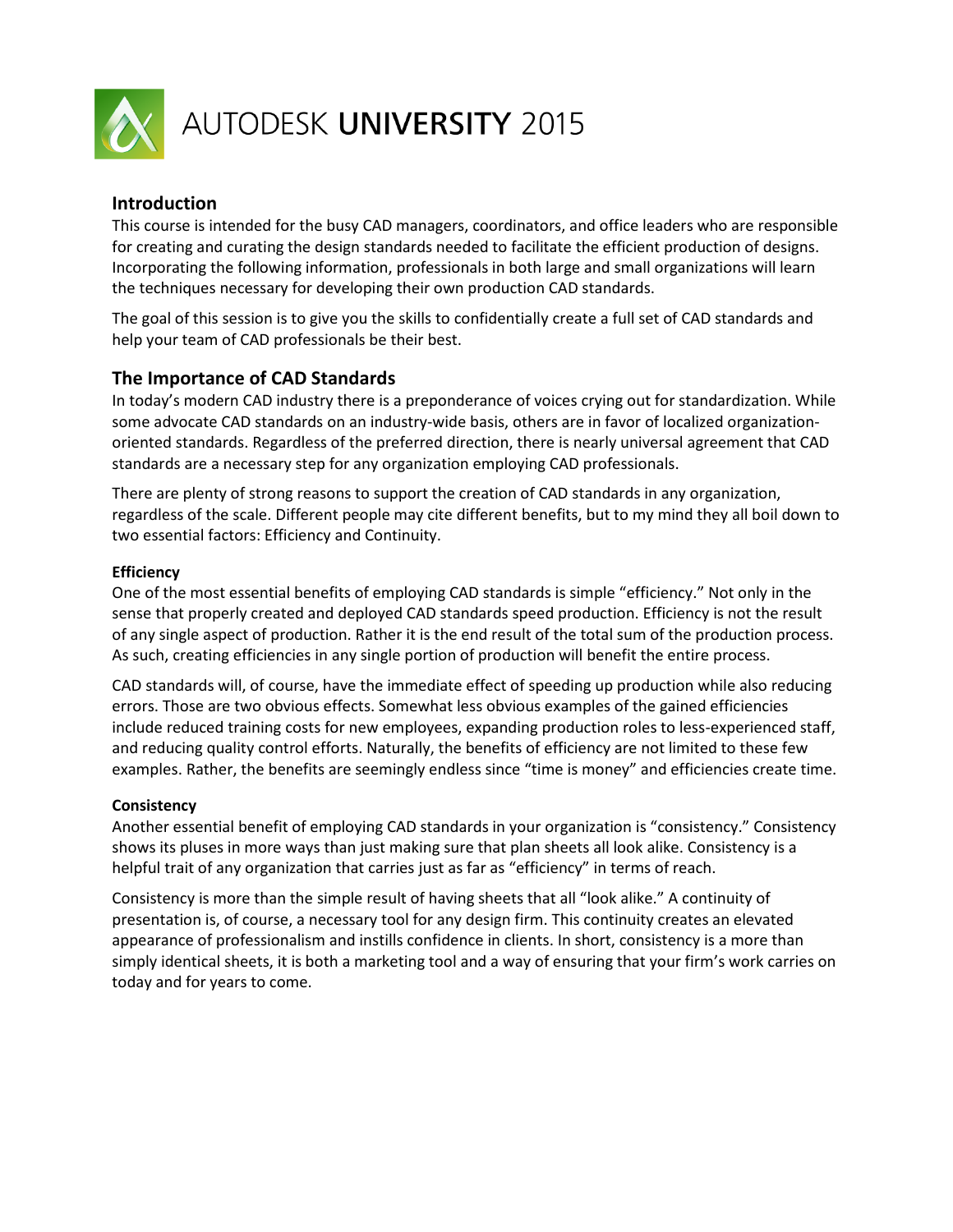# **Who Should Develop CAD Standards?**

A very common question that arises around the topic of CAD standards is "Who should develop CAD standards?" It is a deceptively complex question, but the answer can be surprisingly simple: Everyone who does CAD work should employ CAD standards. Like any generalization, this statement deserves some fleshing out in order to be useful.

For our purposes we will make the following statement:

#### *"Any organization, large or small, employing any number of CAD professionals producing production designs or plan sets will benefit from CAD standards."*

This is true from the largest civil engineering, architectural, or other design firm down to the smallest of independent contractors, working alone. Codifying the processes by which production plans are created and building standardized libraries of assets will increase of efficiency and consistency in short order.

# **What Are CAD Standards**

Now that we have determined what benefits CAD standards can bring to an organization and that all organizations can benefit from CAD standards, it is time to determine precisely what the concept of "CAD standards" means to any organization, in particular.

It is very difficult to overstate the importance of this exercise since simply stating "We need CAD standards" is not enough. The truth is that the term "CAD standards" is an umbrella concept that can encompass any number of specific facets such as:

- Uniform layering configurations
- Documented production processes
- Standardized detail block assets
- Universal file naming conventions

All of the above, and more, are valid ideas for inclusion in your organization's new CAD standards. Which items are included, and at what stage of development, is best determined by each individual organization. We will discuss the process of selecting the components of new CAD standards later in this document. For now, let's assume that your new standards will consist of the bare minimum of the four items listed above.

# **The Stages of CAD Standard Development**

Too many organizations fail at their attempts to develop and implement CAD standards for one very simple reason: They believe that the development of CAD standards is purely a CAD exercise. This type of thinking drives efforts to be completely focused on the drawing and ignores too many important aspects.

For this one reason, I believe that the development of any CAD standard should be viewed in three stages:

- Meta stage
- Development stage
- Execution stage

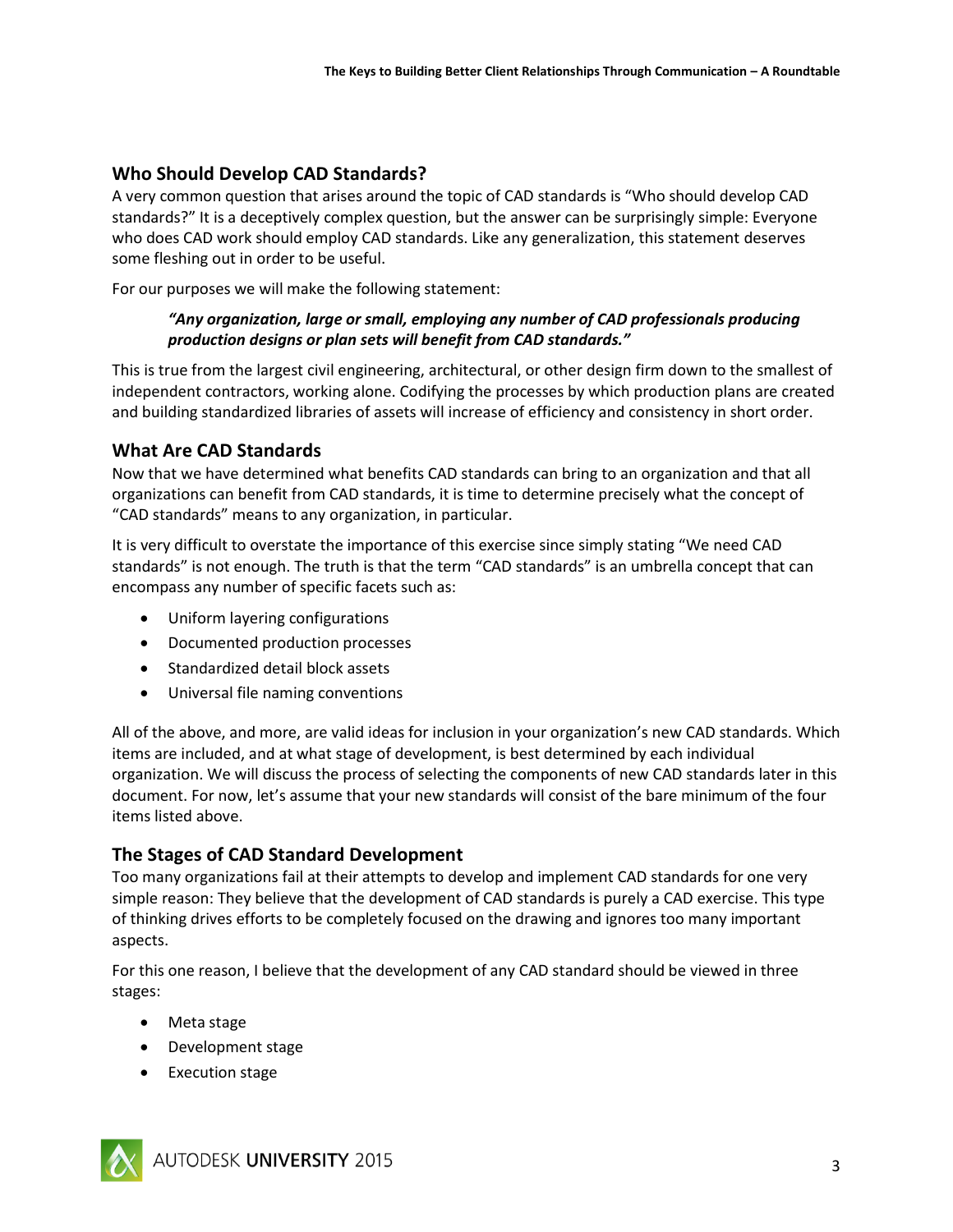Clearly delineating the development of CAD standards in these three stages serves to not only ensure that proper attention is paid to each of these necessary aspect, but also to create natural milestones for measuring progress.

This conceptual framework is applicable to the development of any CAD standard and can easily be adapted to suit almost any type of project in general.

#### **The Meta Stage**

There is a certain amount of work that has to be done before the work of creating a CAD standard can happen. You can think of this as the "meta-work" since it is the work that largely facilitates the actual work of creating your standard. In the Meta Stage you will largely be concerned with answering the question of "Who" in many different ways.

The bad news is that this stage of development will not actually produce any employable version of a CAD standard. Instead it sets the foundation on which your standard will later be built.

The good, actually great, news is that this stage is largely a one-time only effort! Even as you create your organization's CAD standard in specific categories, or "modules," this foundation will hold strong. Even a complete change of directions, for example moving from the creation of civil engineering standards to architectural standards, should not require a total restart of the Meta Stage.

#### *The "Who(s)"*

Before we can begin to think about WHAT your CAD standard will look like, we have to examine the most important question of "WHO will create the CAD standard"? This might seem like a simple and obvious matter, but anyone who works in even a moderately-sized organization can tell you that a good idea is not enough. There must be a person, or persons, who accept ownership and responsibility for this effort. So who should that be?

Some medium and large organizations have already answered this question by employing staff members with the responsibility, and hopefully a title, of "CAD Coordinator" or "Director of CAD Operations." If this is the case, then this individual most likely has the creation and maintenance of CAD standards already built into their job duties.

For smaller organization, or those that simply do not have these positions, there is no reason to fret. This may be a perfect time to create just such a position and elevate an experienced CAD manager or staff member. New positions are wonderfully clean slates and natural demarcations for new directions to be taken.

It's natural to assume that the most "experienced" CAD staff member is the best candidate to create your new standard. However, I recommend the looking for the following two characteristics when choosing a person to take on the responsibility of creating these new CAD standards:

- **Management Aptitude** Creating a new CAD standard is a large-scale project that requires research, attention to detail, and the ability to work with others. For these reasons the ideal candidate should show an aptitude for data management and organization
- **Adaptability** Creating a new CAD standard is literally about change. This includes obvious changes to the way CAD production staff works, but also may require changes in the way your chosen leader thinks. Therefore, adaptability is a must!

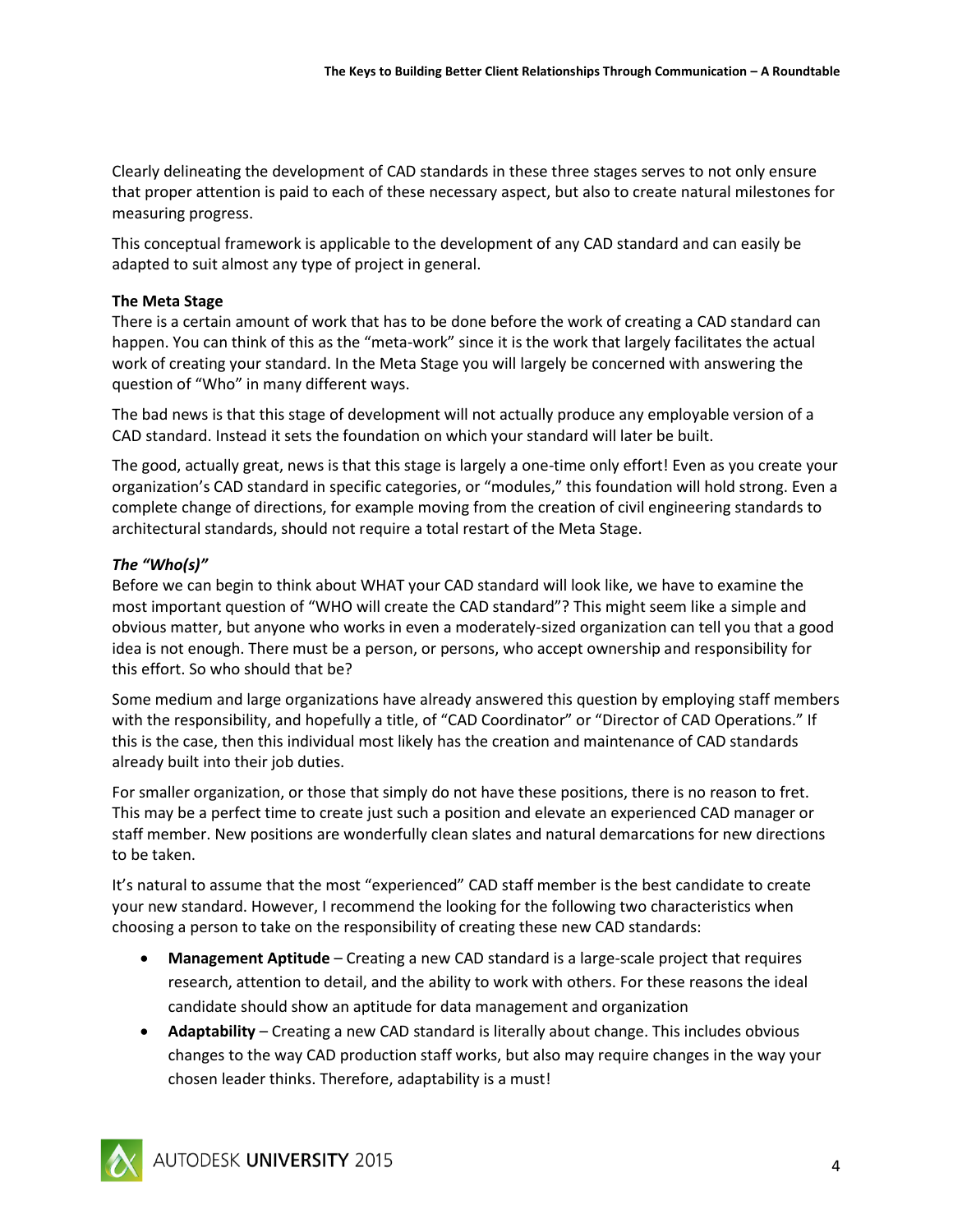**Enthusiasm** – Creating a new CAD standard is not fun. It is complicated work that will have setbacks and unexpected issues along the way. To overcome these negatives, the person selected to develop the standard must have a genuine enthusiasm and excitement to see the project through difficult times to completion

One final note on who should be responsible for the creation of a CAD standard, avoid committees! It is a natural instinct to assume that a committee of experienced CAD staff and management will create a better standard in a shorter time. Unfortunately, this is often not the case and, in fact, can be the root of failure.

Many psychological studies have shown that "committees" are not the ideal way to create a reasonable result without inefficiencies. Not only do people tend to "work less" in committees they have the builtin facilitator of not having individual responsibility. "The committee failed to deploy a usable standard" is a very different thing from "Mark has failed to create a usable standard." One is the topic of mild complaint, the other is an actionable item for review.

This is not to say that any one person should have total control of a CAD standard, far from it. However, I will predict poor results for any organization trying to create a CAD standard who does not identify a single responsible person. Ownership is a powerful thing. It is also a weighty matter for anyone who is asked to take it on if it is outside their current job description. Again, this is another perfect reason to appoint a "CAD Coordinator" if your organization does not already have one.

#### *The "Supports"*

Ownership in creating a new CAD standard is one key aspect of successfully creating a standard for your organization, but one tree does not make a forest. So your coordinator will need help in the form of input and support from other members of your CAD and management staff in order to succeed.

Obviously for any standard to be successful it will require the support of your organization's management. This stakeholder buy-in is very important to identify a proper direction for the standard to take and to assure its adoption. Therefore, senior members of management should be named to supply oversight and ratification for the coordinator at specified stages of development. Without the involvement of management, the result could be a completely unusable standard and a complete loss of invested development time and effort.

Much like senior management, which can be thought of as "high on the org chart," CAD leaders who are "lower" on the chart should also be included. Rather than approving or justifying the direction and development of the standard, these staff members are integral voices in the development process. The coordinator should rely on these people for suggestions, detailing existing work processes, and keeping the development grounded in real-world possibilities. Without the input of CAD managers and experienced production staff the new CAD standard could be "theoretically" great, but useless in actual application!

#### *The Existing Standard*

Very soon in the process of creating a new CAD standard the coordinator has to examine whether or not the organization has a CAD standard that is already in place. If there is already a defined collection of practices and guidelines in place that is fantastic! This single fact completely transforms the efforts from "creating" a CAD standard to "updating" a CAD standard. No reinventing the wheel for your coordinator!

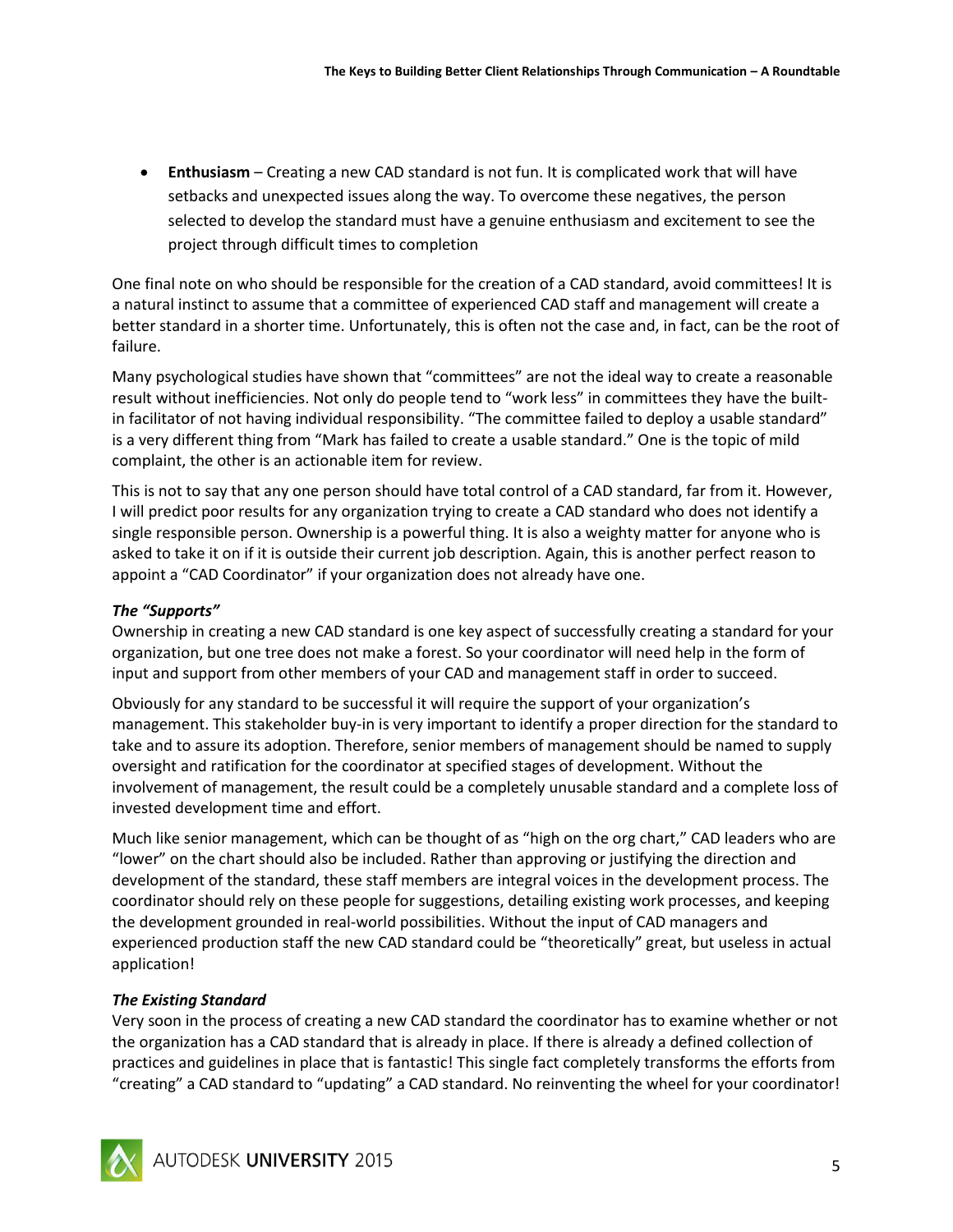Simply review the standard, section by section, examining its applicability in modern production work and update as needed.

However, the real trick comes when there is no defined collection of practices and guidelines in place. Rather than assume this means that there is "no standard" time must be taken to determine if there is an "assumed" standard. This sort of standard is better known as "the way we do it."

Every CAD production room has certain ways that they work. These small details lie in layer colors, plotting habits, and even highlighting redlines. Each of these miniscule habits that production CAD staff pass on from one to another comprise a de facto standard. It may not be documented, but it is very much alive and well and the smart coordinator will do well to not ignore it! Instead, effort must be made to work with CAD leaders and identify these habits and document, as well as possibly improve, them for inclusion in an approved organizational CAD standard!

All of the above comprise the Meta Stage of developing successful CAD standards. It is largely about the "Who" of the creation process. But, as you can see, it also can play a pivotal role in determining the allimportant "What" of the direction that your coordinator takes in the development of your organization's CAD standard.

By the end of the Meta Stage you should have established the following:

- Who is responsible for the CAD standard (the coordinator)
- Who will review and approve the CAD standard (the management)
- Who will help develop the CAD standard (the CAD leaders)
- Where your coordinator will begin with the documentation process

These meta-stage steps are applicable to nearly any form of standards development and will benefit those creating standards for civil, architectural, mechanical, or any other discipline organization. Even in large firms, comprised of multiple disciplines, the work done in the Meta Stage can be reapplied, or at the very least, is partially applicable as the coordinator pivots from discipline to discipline.

# **Start at the Beginning**

With the Meta Stage behind us, the time has come to begin focus on creating the actual CAD standard that is the goal of your organization. It may seem like an obvious thing to say "We begin at the beginning," but exactly where is "the beginning"? Some firms feel that CAD standards rest entirely on the integrity of the DWG and therefore "the beginning" is a point in the drawing. Other believe that a valid standard revolves around the proper application of company processes and therefor work should start with a collection of Best Practice documents.

While both of these approaches are valid, I feel there are only one logical way to begin at "the beginning" and it is not in the drawing or in best practice documents. I believe that the beginning is a point that can only be identified by communicating with a firm's CAD leaders.

#### **Ask the Tough Questions**

Taking time in the beginning to meet with as many available leaders of a firm's CAD staff is a fantastic starting point for your CAD standard creation efforts. However, while it may be instinctive to meet and discuss the new standard, I recommend these initial meetings revolve around current efforts. Specifically, I think that only by having open communications with CAD leaders can you properly identify

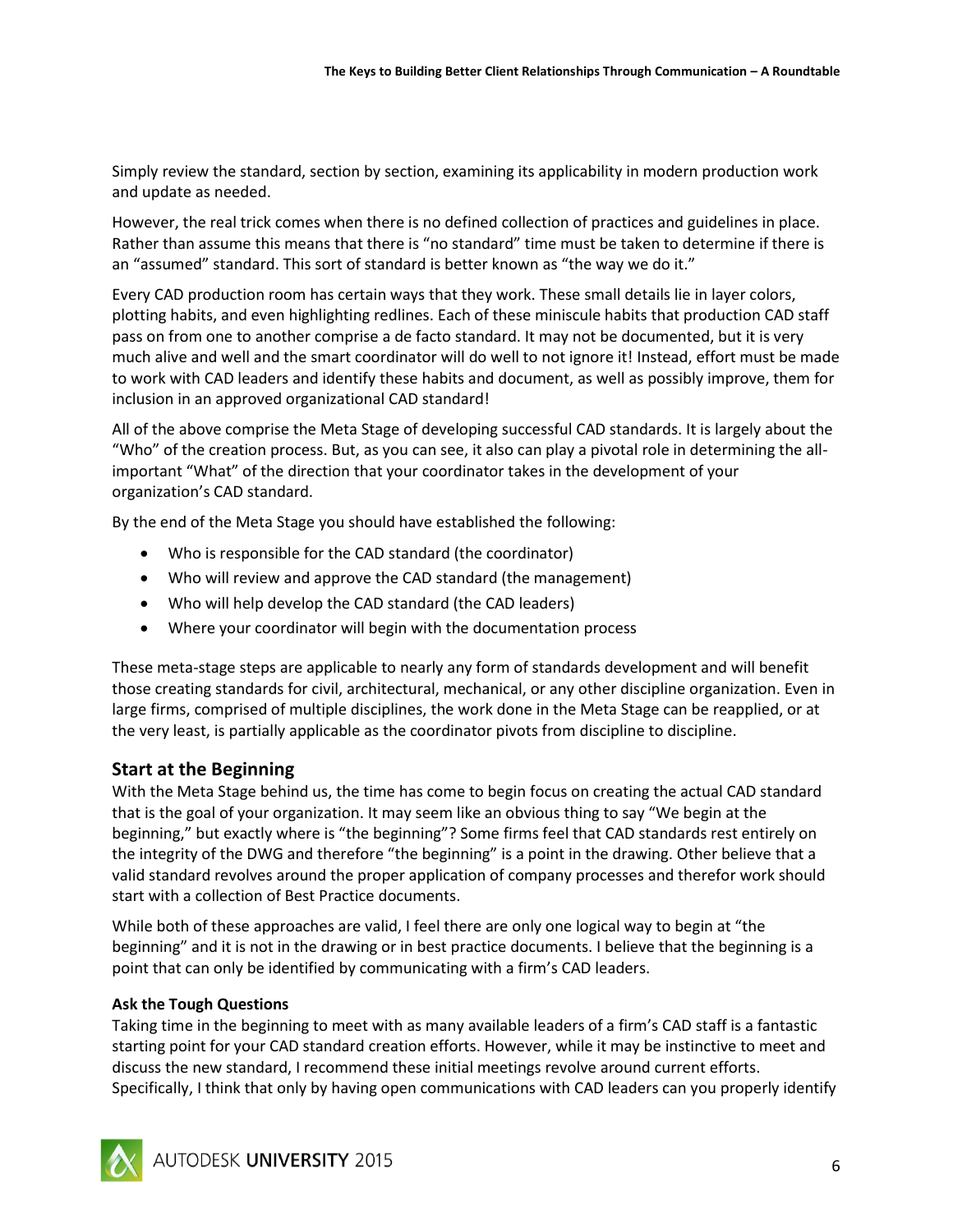the pain points of the current CAD production process. In essence, you have to meet with the people doing the work to find out what does not work.

Once you have met with the full range of available CAD leaders in your firm and identified a wide collection of pain points you have the beginnings of a road map to your new CAD standard. These are the high points that require immediate, or added, attention in the creation process.

Distilling this information will allow you to identify the single greatest pain point that is hindering production for your CAD staff. This is an ideal point to refer to as "the beginning." But, just a bit more reflection is required before you can actually begin work.

#### **What is Beneath "the Beginning"?**

For the sake of this example let's set a hypothetical situation in which you have determined that a common difficulty in your firm is time wasted due to plots with incorrect lineweights. You may have decided that the starting point for your CAD standard is the following:

"Standardize plot styles and practices to produce identical plan set plots."

While this is a very valid thought, you must take a moment to think whether or not plot styles are in fact the cause of lost time. In researching DWG files, you may learn that the actual cause has nothing to do with plot styles, but rather with the colors associated with entities. This could lead to the secondary assumption that "layering standards" are an ideal starting point. However, further examination of several representative projects could determine that while layer configurations are consistent with an existing drawing template, your CAD staff has been modifying individual entities to change the color "by object" rather than "by layer." This revelation points to an entirely different starting point for your standard, that being a "best practice" issue.

This single example is just one way in which research, reflection, and further examination is absolutely necessary in order to best determine the actual cause of an inefficiency.

Considering the myriad of aspects that could comprise your new CAD standard, it quickly becomes obvious that this communication and examination is essential to the return on investment in the development process. Without this initial hashing and analysis, it is incredibly easy to become derailed and focus effort, and costs, on areas of a CAD standard that will yield reduced, or ineffective, results.

Take the time to properly identify the areas of your new standard that will yield the greatest impact in the shortest amount of time!

# **The First Milestone**

If you have completed the steps of the Meta Stage and also properly identified your first pain point of production, then you are at a very enviable stage where you can confidently report to your management, or supporters, the following:

- A full listing of management stakeholders who will oversee what aspects of the new standard
- A wide list of areas that require focus in the development of your standard
- A general breakdown, or roadmap, of how your standard will be developed so initial efforts have the greatest impact
- The area identified as the cause of the greatest hindrance to CAD production

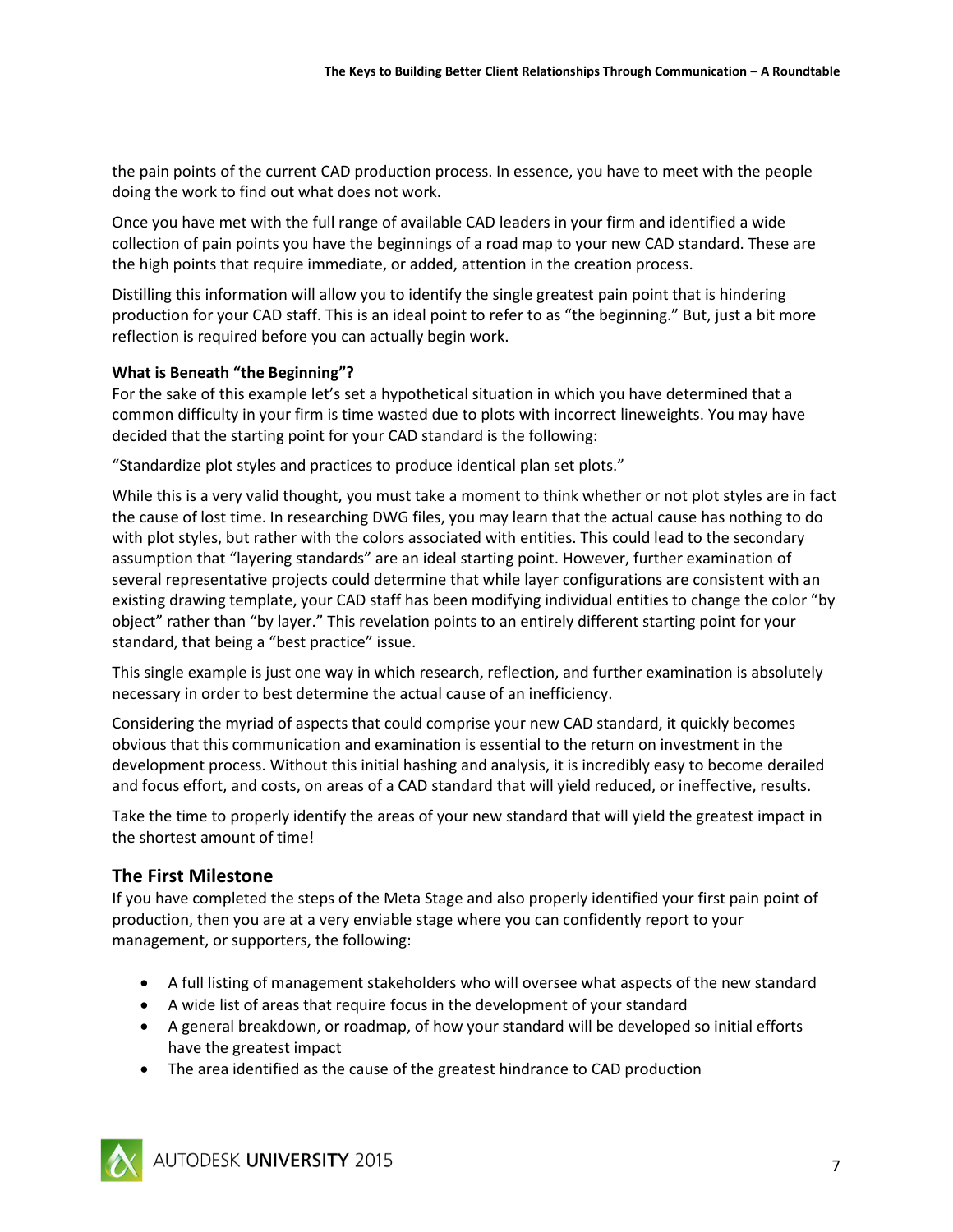This report to your stakeholders marks your first milestone and cements the effort to properly begin the process of creating a new CAD standard for your organization. It is also a major step in building confidence in your stakeholders that the efforts to develop a new standard are not aimless or misguided.

Once apprised of your progress, your stakeholders may have input to add. Once everyone aware of the direction the work is going, it is time to move on.

# **Beyond the Beginning**

Due to the nearly endless aspects of CAD work, and therefore CAD standards, it would be impossible to identify ALL the possible directions that a new CAD standard can go. The possibilities are almost infinite. In addition, I feel that any person selected as the coordinator of an organization's standard should have extensive CAD experience from which they can draw on to know the minutia making changes such as layer color in order to set up an ideal drawing.

That being said, there is no reason that a helpful (but by no means "complete") list of possible items to include might not be helpful! The follow is a list of the most common items included in general CAD standards and therefore will probably show up on your roadmap to a new standard:

- **File Structure** Too many organizations do not take the structure and integrity of their data seriously enough. A standard file structure for CAD drawings that categorizes existing, proposed, survey, and record drawing files is essential. This reduces the time it takes to find needed files. This is especially true after long periods of time pass between project phases.
- **File Naming Standard** A standard convention for CAD naming is essentially to easily and confidently identify drawings in large drawing sets. Mistakenly opened drawings files require rendering time to initially "open," and that time does add up! Remember, time is money!
- **Layering Standard** Layering is essential to drawing files, both large and small. Establishing conventions for nomenclature, color, and visibility are just a few ways to create a standard that can be relied on throughout your organization. And do not forget the layer descriptions!
- **Annotation Standard** Codifying the specifics of text in drawings is essential to the continuity of a plan set. Plan sheets with varied font styles, orientations, colors, dimension styles, and leader callouts rob your organization of the professional impression it deserves!
- **External Reference Standard** While external references and data shortcuts can be huge timesavers, improperly applying them could cause issues. The most common issue being "circular references" in which external references have multiple, nested, entries in a single drawing file. Establishing a best practice of inserting external references as "overlay" objects is a quick and reliable fix.
- **Plot Standard** No matter how detailed and thorough a drawing file may be, until it is shared with building or manufacturing professionals it is just so many lines on a screen. Since most plan sets are still shared in print, it is very important that any organization have a single or standardized set of plot files that can be relied on to accurately produce reliable and prints with accurate lineweights and colors.

Again, this is by no means a complete list. Nor is it a detailed direction of "how to change layer colors" or other minutia. The wealth and depth of information on the internet and in resources available for

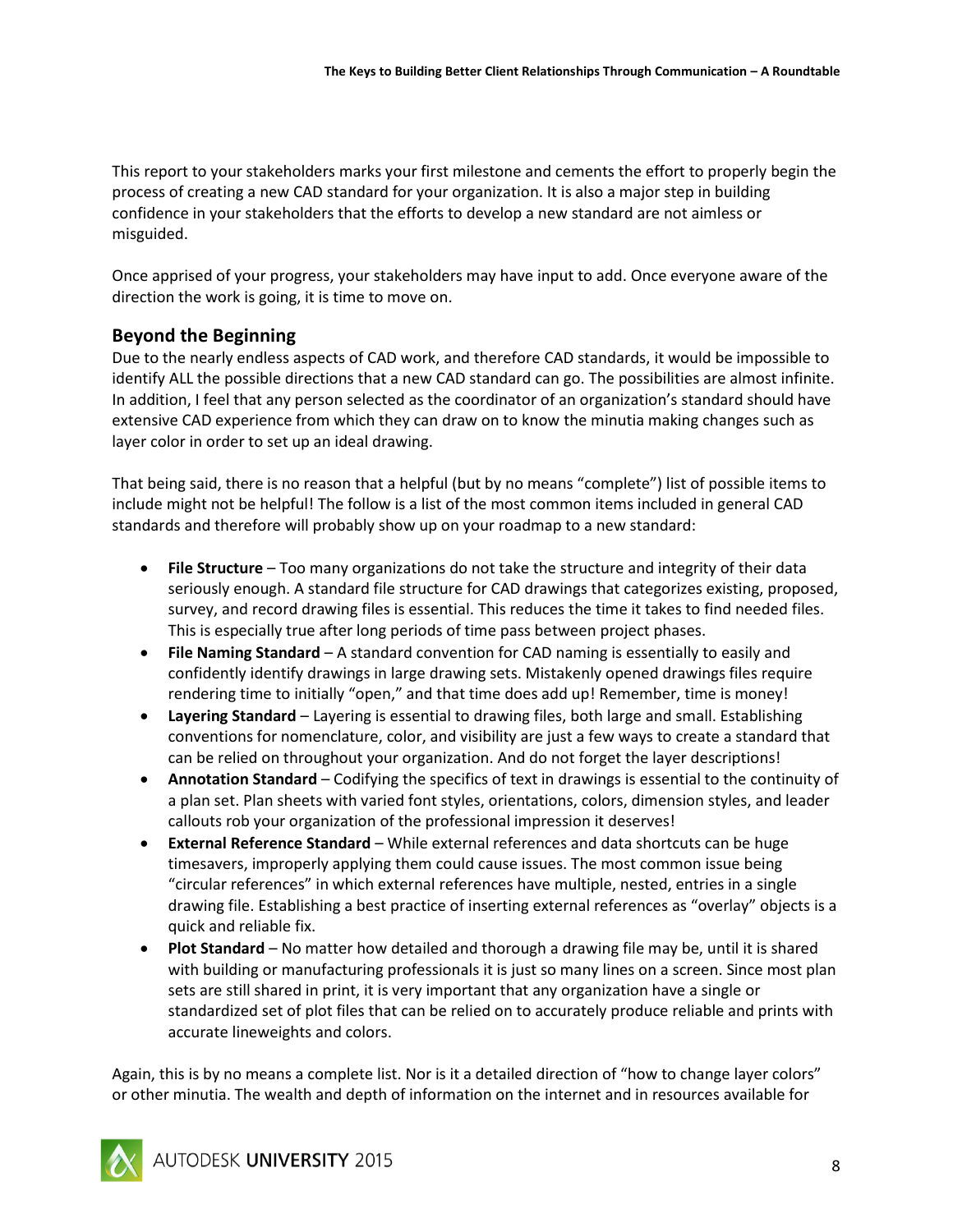purchase more than covers those deep, detail needs. As short list of recommended resources for this type of information I suggest your visit the following sites:

- YouTube.com
- Cadapult-Software.com
- Vimeo.com
- GlobaleTraining.ca
- CADTeacher.com
- CAD-Notes.com
- RevitClinic.com

For further resources feel free to visit the blogs section of Kung Fu Drafter. And, of course, there is always Google.

#### **The Shape of Standards**

Since a CAD standard has a variety of aspects that require attention and different approaches, it only makes sense that the standard itself would be comprised of various forms of documentation. These can take several forms that include:

- **Drawing Templates** "Seed" files that are used to set initial, standardized configurations, of CAD drawings that speed production
- **Best Practice Documents** Written documents that catalog and detail an organization's approved method for CAD production
- **Detail Libraries** Standardized, reusable CAD drawings that represent water, paving, structural, and other design details that are used across multiple projects for greater design information

#### **Drawing Templates**

Drawing templates are CAD drawing files that end in the file extension "DWT" and are used to store preferred settings for DWG files. When beginning a new DWG file, a template can be selected as a "seed" that AutoCAD and other CAD products will use to create a new file with all of the DWTs predefined aspects. These can include layer standards, plot configurations, annotation styles, and many other details.

Obviously this can be a great time saver, but more importantly it creates a method of standardizing these drawing features with little to no effort. Therefore, DWT files are essential for inclusion in any CAD standard.

As fantastically helpful as the DWT file can be, it does not have to be difficult to create. The process is as simple as taking a drawing based on the existing DWT in use, making the desired changes, and saving the file as a "Drawing Template" for future use.

Once created, drawing templates should be stored in a designated location accessible to all production CAD staff. This highlights the importance of document file locations and file structures so all involved parties can be confident that they can find the needed template. A template that can't be found won't be used!

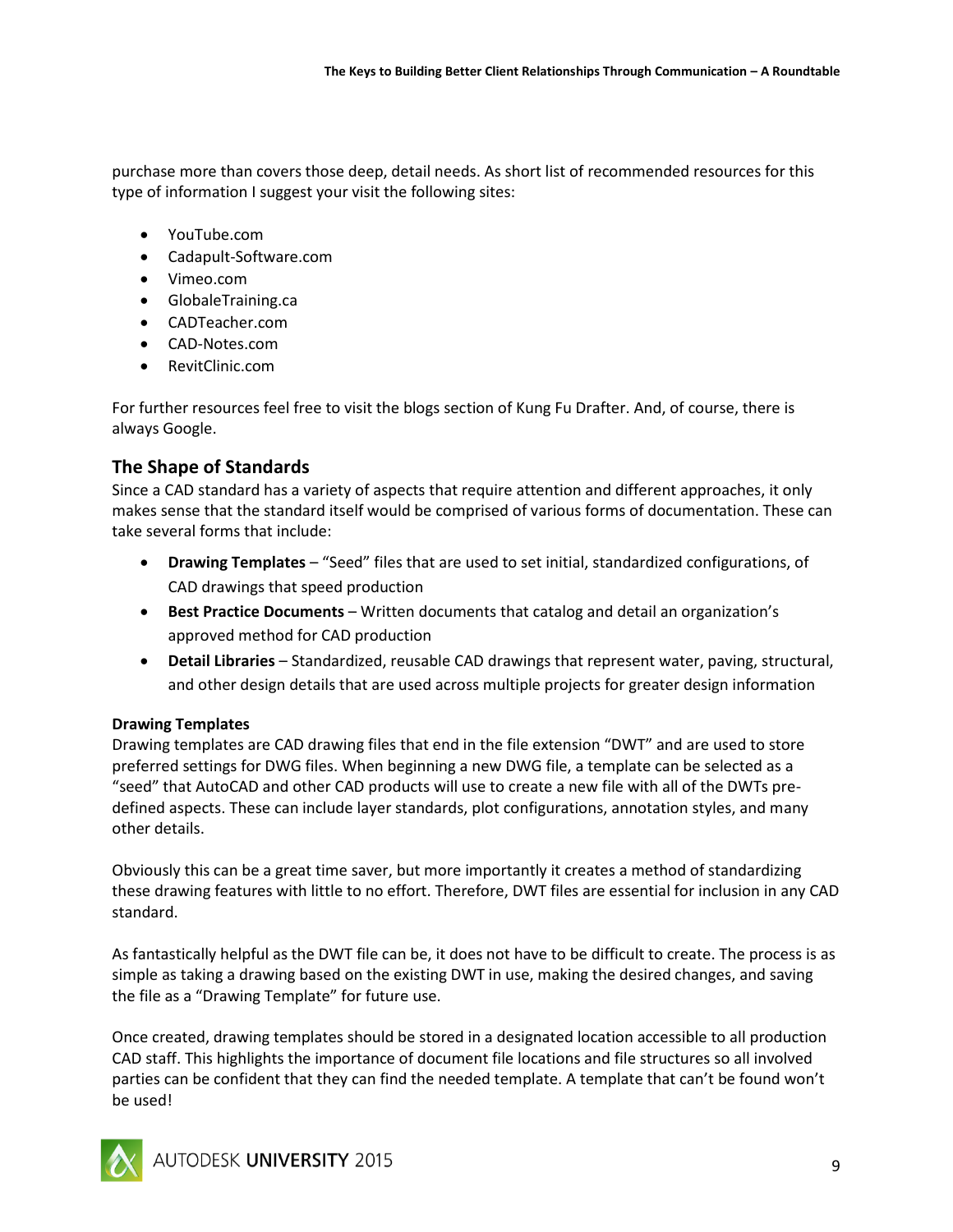#### **Best Practice Documents**

Along with drawing templates, best practice documents are essential to the successful creation of any CAD standard. It is not enough to "set things up" if you do not properly document the steps involved in the approved production process for an organization.

Essentially, a "best practice" is a well-thought-out "How to" document. It should take a single process and distill it into the individual steps required to take the selected task from beginning to end.

Best practice documentation can take the form of something as simple as a bullet list of steps, consisting of just a few words each. However, truly effective documents will present a single task in a way that explains not only the steps involved in the process, but also its concepts. In addition, the process information should be presented in a manner that is equally useful for both novice and experienced production staff.

The best practice example presents a sample document that has sections that explain the concept, the step-by-step process, a checklist, and a workflow diagram. While more effort is required for this type of approach, such a document is universally applicable for both new and experienced users. The result is that, when correctly, a best practice document should only have to be created once, then maintained routinely. The cost savings should be obvious to anyone questioning time spent creating these assets.

#### **Detail Libraries**

Standardized detail libraries, in addition to drawing templates and best practice documents, are key to the success of any nascent CAD standard. This single, simple innovation in your production practice can yield a massive return on investment in terms of wasted billable hours, resulting in increased effectiveness for your team.

The reason it is necessary to create a standardized detail library which is, in turn, made available to all production staff is a matter of multiplication, rather than simplification. If a company has even the simplest detail, for example a fire hydrant, and has 10 offices then there is a strong likelihood of duplicated effort. Why would anyone reinvent the wheel, let alone do it 10 times? Even if the duplicated effort were assumed to be half, that is still 4x the additional billable hours to recreate a single detail.

Now multiply that wasted time by the number of details in any given design firm. The scope of wasted time quickly becomes staggering. Still, the waste does not end there. The practice of maintaining multiple instances of detail drawings creates an ecosystem that all but guarantees errors in maintenance. Multiple instances of details that differ from one another are not very standard.

Standardizing the full set of details across all office locations is the only sure way to put an end to all of this waste.

As with most aspects of any CAD standard, the exact details of how you choose to organize the detail library for your organization will vary. However, there are some basic steps involved with standardizing any existing collection of CAD details:

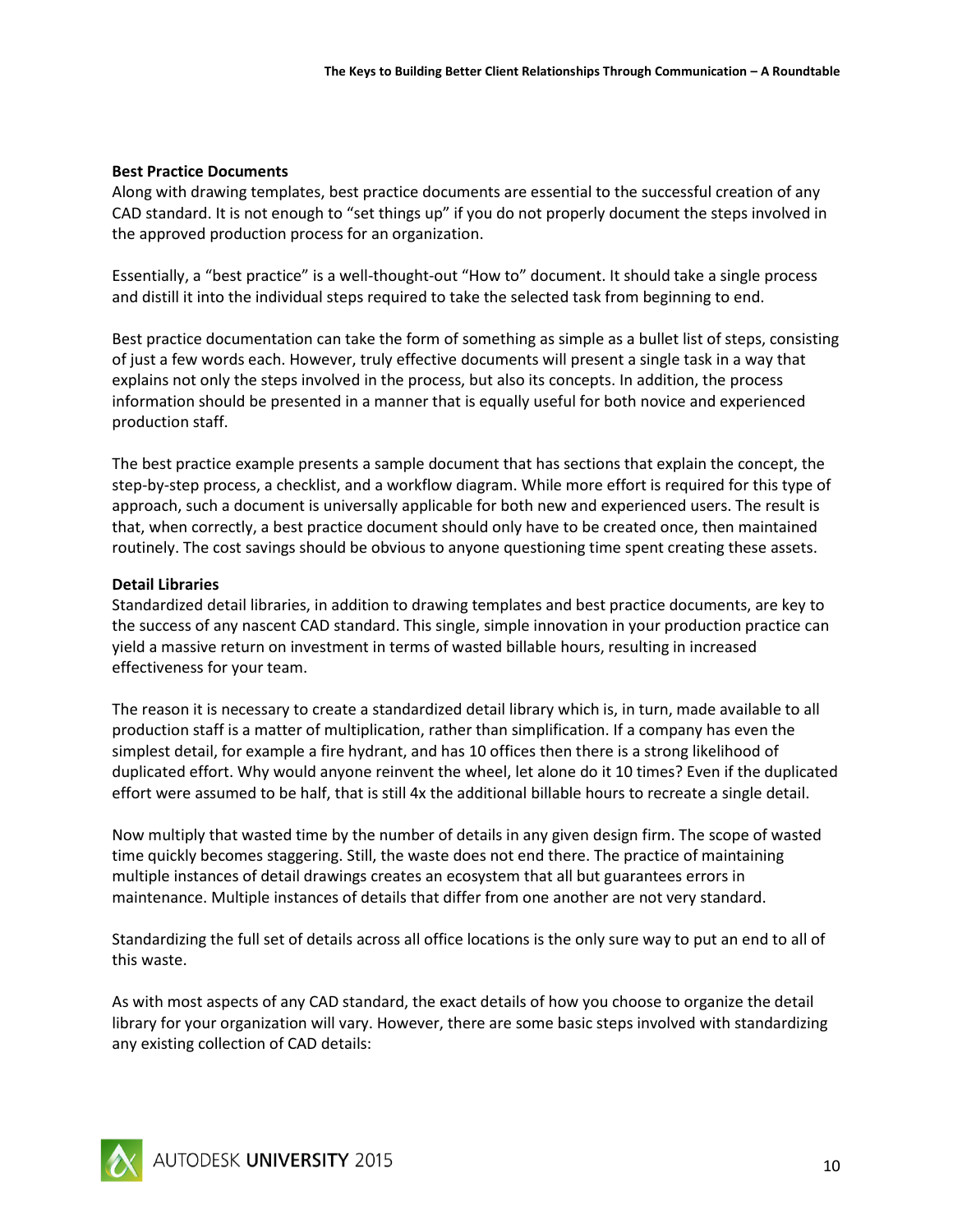- 1. Collect all multiple instances of existing details
	- a. Review the full collection and select the best, most suitable file
- 2. Check the linework
	- a. Eliminate duplicate linework
	- b. Convert connected lines into single polylines
	- c. Check hatches
- 3. Check the text
	- a. Check font styles and sizes
	- b. Convert all existing text to Mtext and spell check
	- c. Check all callouts and dimensions for accuracy
	- d. Verify layering
	- e. Verify justification
- 4. Check the layers
	- a. Reduce existing layers to bare minimum
	- b. Normalize layer settings and nomenclature
	- c. Enter layer descriptions
- 5. Check the detail's insertion point

By following the above checklist, you can quickly reduce the intimidation factor of such a daunting task. Soon you will have a collection of similarly formatted detail drawings that will work in your projects.

As a final tip, examine the physical size of the detail in relation to the intended sheet size and adjust the size accordingly to insure it will fit with the standard border in use. Also, I deeply recommend a separate title block with a detail grid to avoid cluttered detail sheets. This grid should have standardized spacing for details and all details should be set to fit into 1 or more grid spaces, but never more than one detail per space.

# **Deploying the CAD Standard**

Whatever route and specifics you choose to follow in the quest to develop a CAD standard for your organization, eventually there comes a time to release the standard into the wild. And to do that, you need to have a plan.

#### **The Deployment "Meta-Standard"**

But first, you should be prepared to document the process that you follow to release your standard. Think of this as either a best practice, or a "meta-standard" for releasing standards.

Your release process, or best practice, does not have to be elaborate. In fact, a single page, or electronic document could satisfy your entire need here. Naturally, the more detail that is included, the better. Still, since this best practice is intended only for your own use, being sparse is acceptable.

Things to document in your deployment notes include:

- Server directory location(s) to be deployed to or updated
- Necessary support paths to be added to workstation installations
- List of deployed standards and / or detail libraries
- Last update date
- Contact information for CAD leaders to be notified on updates



AUTODESK UNIVERSITY 2015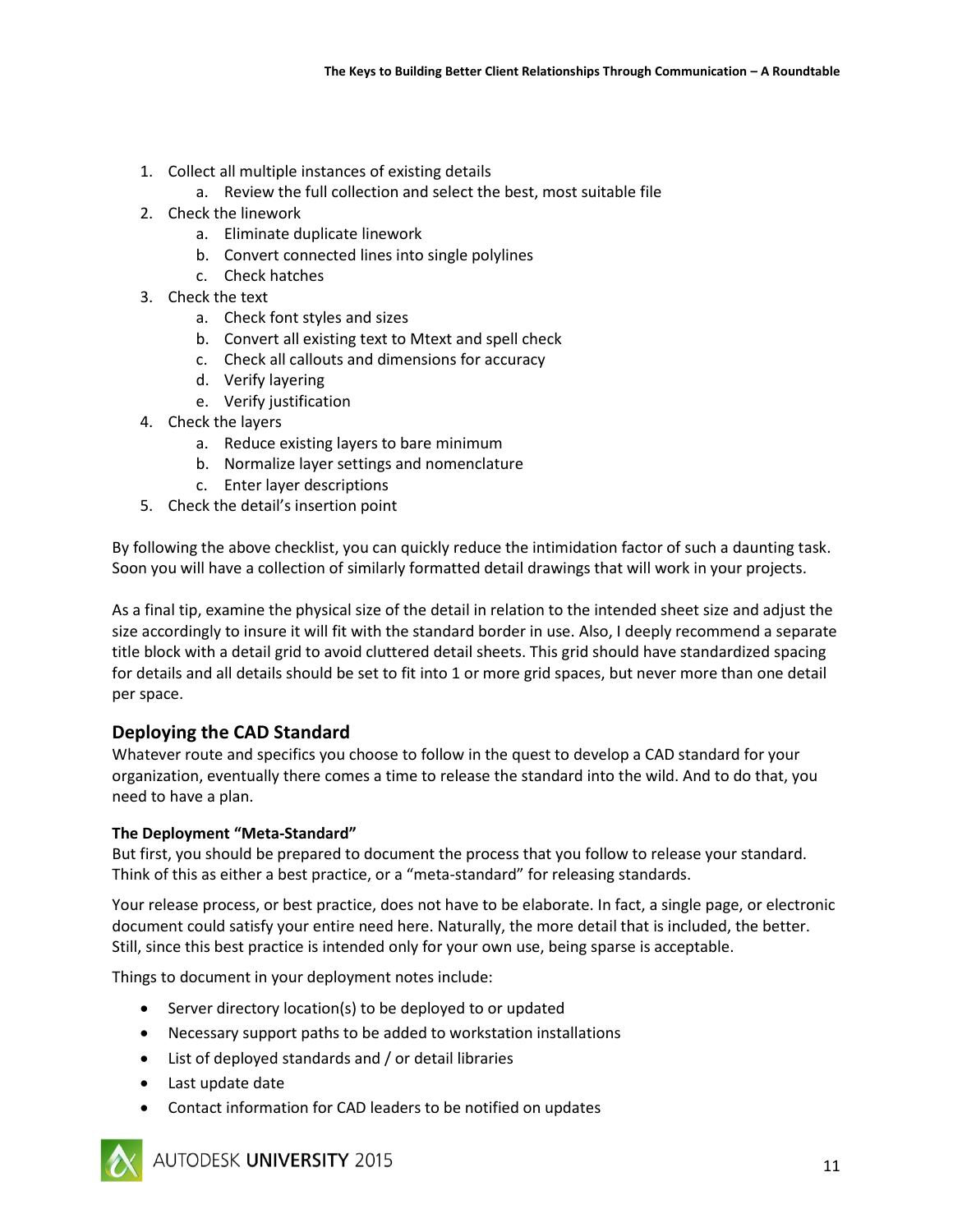- Any special log-in credential required
- Date of next schedule update

See, that isn't so bad. Now, store that sheet of information in a safe place where it can be easily found.

#### **Releasing the Standard**

Now that you have all your notes collected to one sheet, it is time to deploy the CAD standard files. This can happen in one of two ways based on the material that you are releasing.

If the material being released is a document, such as an actual best practice PDF, then it would be best to post that information to an intranet page. SharePoint or a password-protected site operated by your organization will serve well for this. If you do not have access to such a resource, then post your PDF files to a server location available to everyone who needs access to the documents. Follow that placement with an email message to your team of CAD leaders and all CAD production staff.

If the material being release is a library of detail drawings, then these must be saved to a server location that is accessible to everyone who will use them for production. This process should include you deleting the previous detail library directory and replacing it with a fresh instance copied from a safe, reliable seed source. This will ensure that any files that may have been altered, or "improved," by wellmeaning staff are reset to their approved release versions.

Following the copying of the detail files to the server locations, an announcement should be posted. This can either be made on an intranet site, like SharePoint, or via email. The announcement should include a full list of details identifying any new or altered detail drawings. In the case of alterations to files, it should be noted what changes were made.

#### **After the Deployment**

Once the CAD standard has been developed, documented, authorized, and deployed the hardest work is behind you. Unfortunately, this does not mean that the work is done. Fortunately, it does mean that there is a significant reduction in effort.

Best practices that have been deployed are largely done. Maintenance and updates should only be required if any of the following three events take place:

- A software upgrade changes the documented workflow
- An organizational IT reconfiguration requires edits
- Errors must be corrected

In the case of detail libraries, the deployment phase cues the beginning of a maintenance routine. This will involve a regular, annual review of details to update release versions and integrity as well as any needed corrections. Of course, detail drawings created subsequent to the initial deployment must be added to the library directory.

Following revisions or additions in either of the above listed cases an update must be sent out to alert others. This notice should document any changes, deletions, or additions and be sent to all CAD leaders and production staff.

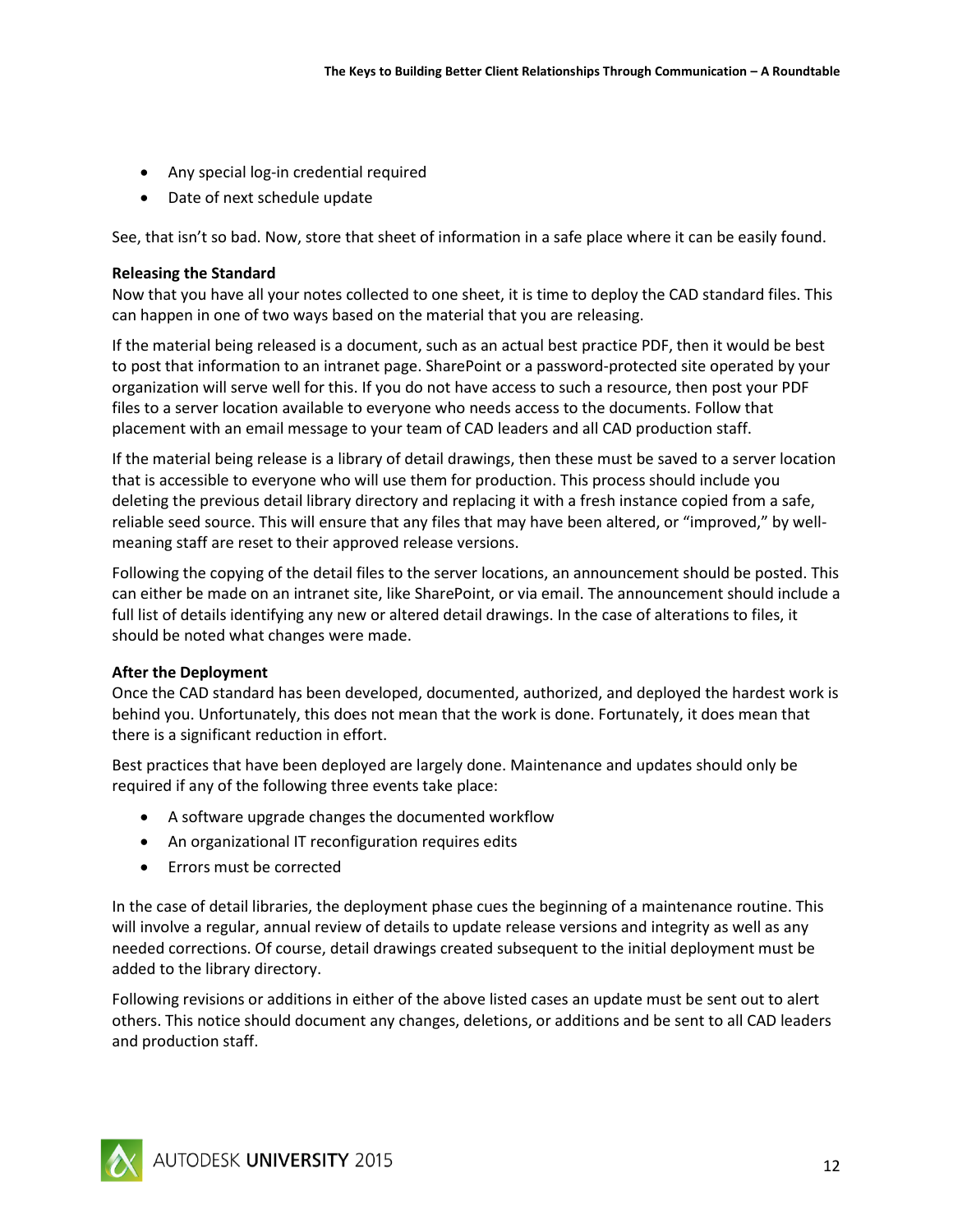# **The Great Big Picture**

At this point any reasonable person may assume that they are done. A complete CAD standard, or some portion of one, has been completed. However, the truth is that no CAD standard is every truly complete. Following the development of any portion of the standard leads to the beginning of another portion. This process goes on and on, from topic to topic. It is very possible that it will take years to cover the full breadth of all the processes and assets needed to facilitate production in any organization.

Even if, by some quirk, it was possible to fully develop an all-encompassing CAD standard, ongoing maintenance is an absolute must. Ignoring this last facet of development can only lead to a standard that is sure to become stale, and eventually out date. Allowing that to happen is tantamount to wasting the full sum of all the combined billable hours used to develop the CAD standard. Given the number of stakeholders and contributors involved in development, it is obvious that is the sort of loss no one wants to be accountable for.

#### **The MVP**

There about as many different sports-related analogies for business as there are people who have conducted business throughout the history of business. So it is understandable if you assume that the MVP is the most valuable player on your CAD standards development team. But that isn't the case, even though that person is awesome also!

The MVP is your only key to sanity and actually getting anything out the door. It is the Minimal Viable Product, and it is your friend. Embrace it.

The concept of the "Minimal Viable Product" was introduced by Frank Robinson, but everyone today discusses in relation to a book called "The Lean Startup" written by Steven Bank and Eric Ries. And while it is a concept largely associate with "product development" it is absolutely key to the process of shipping a CAD standard.

Without the MVP 99% of all CAD standard creation efforts fail. The reason for this is simple, the standard is never finished. Ever. So what happens is that your very well-intended coordinator is working hard to include every bit of nuance to make the standard "100%" and as great as possible. But the boss wants to know why there is nothing to use yet? Meanwhile the meter is just running and the mountain of overhead costs is rising. Eventually the boss pulls the plug, announces the failure, fires one or two people, and everyone goes back to "business as usual" but can say "Well we tried to have a standard." Oh and some people will say "I told you so!"

#### **The MVP is the Key to Shipping**

In the seminal book "The War of Art," (not to be confused with "The Art of War") Steven Pressfield says that creators must ship. By that he means that you must, as some point, not only do the work but also finish the work. Half of the Mona Lisa is just paint on canvas. The completed Mona Lisa is a masterpiece.

In much the same way, an unfinished CAD standard, regardless of how thorough and brilliant it is, is useless until it is out in the world. It is just words and charts and images. Just bits of 1s and 0s on a hard drive somewhere in the world. But a "almost perfect" or "functional" CAD standard that is sent out to the CAD production staff? That changes the world for those people.

"Perfect" is pointless unless it goes into production. But "good" can be amazing if we just put it out there.

Your goal is to create a "good" standard, not a "perfect" standard.



AUTODESK UNIVERSITY 2015